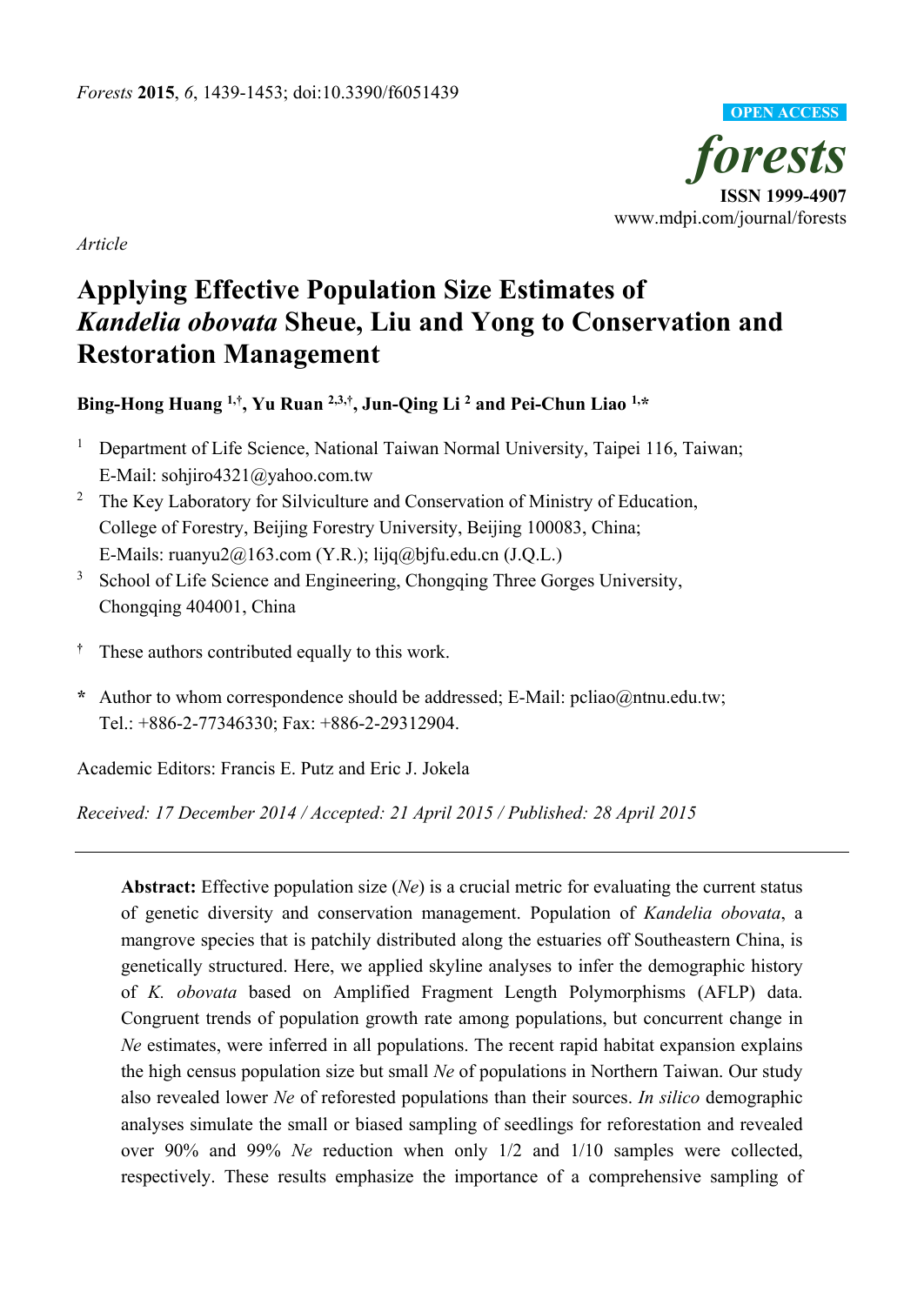seeds for restoration. Overall, this study rendered, not only the current *Ne* of *K. obovata* populations, but also indicates the importance of *Ne* estimation on restoration.

**Keywords:** conservation; demography; effective population size; *Kandelia obovata*; restoration

# **1. Introduction**

Effective population size (*Ne*) has long been recognized as an important issue in conservation management [1–6]. Genetic estimates of *Ne* are based on random process of sampling from a real population in a given variance of allele frequency or are based on the amount of inbreeding [5,7], and can make a good prediction of the current status of genetic variation developed over time [1]. *Ne* has been suggested as a major relevant indicator for evaluating the conservation status and threats to the genetic health of populations [4]. Comparing the current and ancestral *Ne* is helpful for understanding the demographic dynamics and the stability of any given population, and are of more immediate importance than estimating genetic variation in determining the minimum viable sizes of wild populations [8]. In plants, *Ne* is not only response to the genetic variation but it is also highly correlated with factors such as the mating system and population structure [6]. For example, significantly decreased outcrossing rates in thinned and younger populations of *Kandelia obvata* Sheue, Liu and Yong indicates that dense leaves and twigs are the pollen flow barriers of mangrove species and cause a lower growth rate of *Ne* than the census population size (*Nc*) [9]. In addition to the mating system and population structure, variation in offspring number, age- and stage-structure of a population, spatial structure and natural selection are possible explanatory factors affecting *Ne* [7].

Mature mangrove forest provides a multitude of habitats for abundant wildlife and maintains high biodiversity in the tropical and subtropical estuary ecosystem [10–12], while the complexity of mangroves forest is usually determined by abiotic factors [13,14]. Previous studies have shown that the topography and ocean currents affect population structure and genetic diversity of mangroves along the coasts of the South China Sea [15–17]. Multiple factors including the topography and anthropogenic colonization were also suggested to be responsible for the current population structure of *K. obovata* off Southeastern China [18]. In addition to the extrinsic determinants, intrinsic factors, such as limited propagule dispersability and mating system of *K. obovata*, could influence the intra-population substructure [19]. The structured populations reflect non-random mating within population or asymmetric gene flow between populations, and such non-random association of gametes would cause major reductions in the *Ne* [20–22]. In addition, biased sampling of nursery seedlings for reforestation could also reduce the *Ne* of restored populations from their sources *cf.* [18,23]. Reforestation is a common strategy for the mangrove restoration in Southeast Asian countries. After decades of reforestation history, these artificial mangrove forests could have been matured with a large *Nc*. Therefore, it is important to monitor the *Nc* and estimate the *Ne* of reforested populations for evaluating the degree of *Ne* reduction from their sources caused by the human-mediated founder effect.

*Ne* estimation is helpful for planning the conservation strategies and selective breeding programs by means of accessing genetic variation of species. In addition, *Ne* reflects the status of population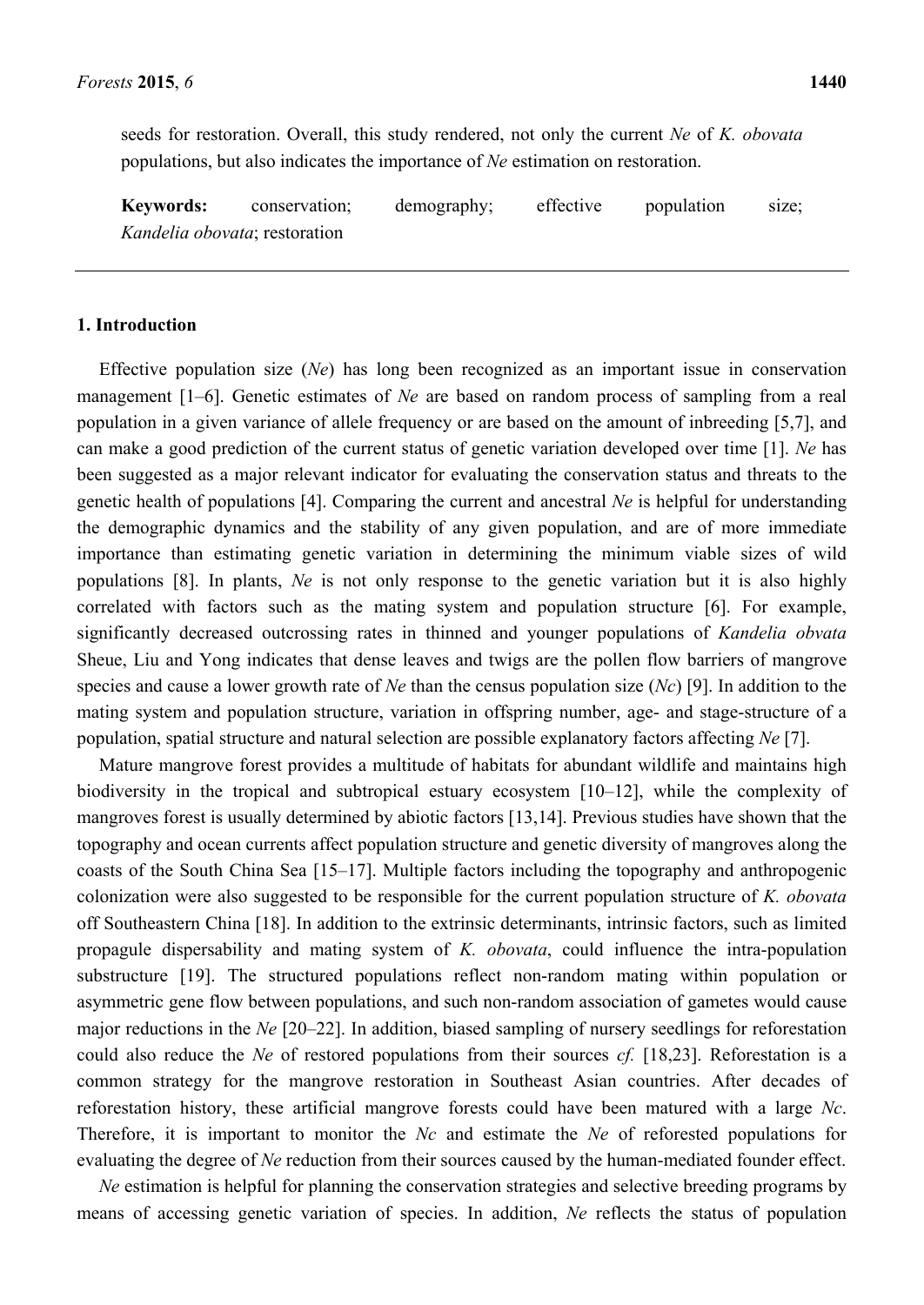structure, breeding system, and demography history (see review [7]). Early population-genetic studies typically used simple parametric models to interpret demographic dynamics, such as the mismatch analysis and site-frequency-spectrum analysis [24,25]. Skyline-plot methods that are used in this study consider the genetic change of lineages and are based on the coalescent theory [26], leading to more accurate inference of demographic history. Therefore, skyline-plot methods have been applied to management and conservation studies of wildlife, such as kangaroo mice, billfishes, and Galapagos giant tortoises [27–29].

*Kandelia obovata* are mainly distributed along the coasts of the northern South China Sea, Southeastern China, the western coasts of Taiwan, and the Ryukyu archipelagos. Past genetic surveys indicated that both intrinsic and extrinsic properties resulted in a frequent gene flow between populations [9,18,19,30], however, the limited distributions around the estuaries caused structured populations [18,31,32]. Because of the habitat limitations and competition from other mangrove species, the *Nc* of local populations of *K. obovata* are not high, except for the only known pure-stand mangrove forest at the estuary of the Danshuei River (JW population, Figure 1) in Northern Taiwan, which is the largest *K. obovata* population in the world [33]. Ruan *et al.* [18] reported the genetic diversity and population structure of eight populations of *K. obovata* off the Southeastern China coast, including five natural populations (FuDing (FD), ZhangJiang Estuary (ZJ), and ShenZhen (SZ) along the southeastern coasts of Mainland China, DongZhaiGang (DZG) on the Northeastern Hainan Island, and JuWei (JW) on the Northern Taiwan Island) and three restored populations (YueQing Bay (YQ) and LongGang (LG1 and LG2) in the north of FD) (Figure 1).



**Figure 1.** The population samples of *K. obovata* in this study. The upper left panel shows the relative position of the study area.

For inferring the demographic history, Amplified Fragment Length Polymorphism (AFLP) was used in this study. AFLP is a dominant genetic marker, providing distinguishing power for detecting population dynamics, and it is applicable for accessing the genetic structures between natural populations and between the reforested populations and their source populations in *K. obovate* [18].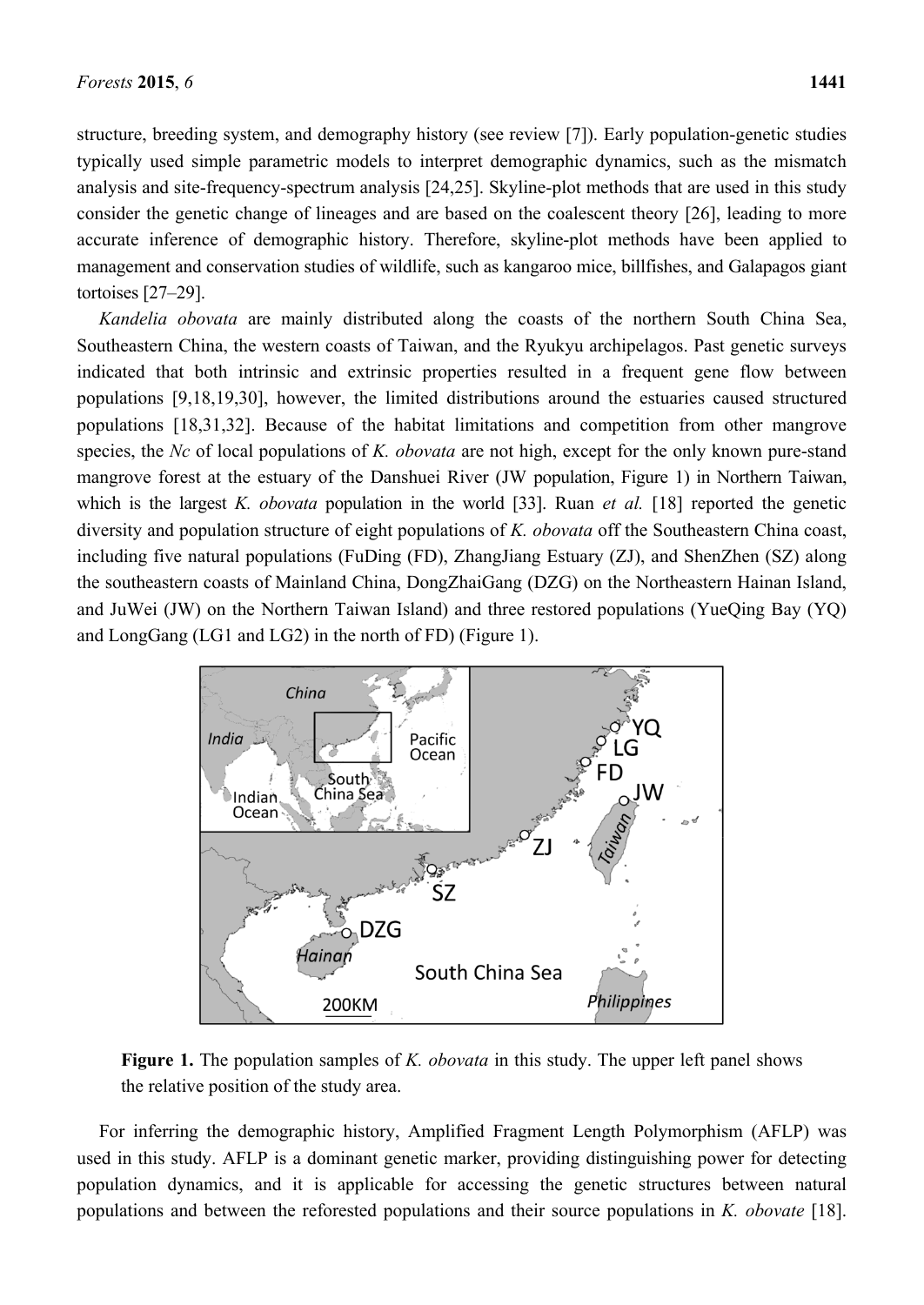Although the observed heterozygosity cannot be obtained in dominant marker for coalescent analyses, it is still useful for individual discrimination in population breeding and reforestation research [34]. Furthermore, AFLP fingerprinting can also provide genome-wide polymorphisms to access the genomic diversity and *Ne* of populations, which is undoubtedly a cheap and useful genetic marker for evaluating the outcome of *ex situ* conservation. This genome-wide polymorphic information provides materials for estimating the past and current *Ne* and eventually allows the tracing of the trajectory of demographic dynamics. Furthermore, these data, which are based on the deduction of *Ne* from both natural and restored populations, are useful to evaluate the change in *Ne* caused by biased sampling of seedlings for reforestation.

In this study, we estimated the most recent demography of *K. obovata* populations along the southeastern coast of China by using skyline analysis, based on the reversible-jump Markov chain Monte Carlo (rjMCMC) method, which allows simulation of posterior distribution of parameters in more varying dimensions than traditional Markov chain Monte Carlo [35]. The rjMCMC skyline analysis is a genealogical method that operates under the coalescence framework. Therefore, we can infer the *Ne* dynamics by estimating the change of genetic diversity through genealogical time. We aimed to draw inferences for three subjects: (1) the current *Ne* of *K. obovata* populations; (2) the effect of adaptive loci on the demographic inferences; and (3) the effect of small or biased sampling of seedlings on *Ne* of restored populations.

## **2. Experimental Section**

## *2.1. Data Collection*

We used the AFLP data that were used for inferring the population structure of *K. obovata* in Southeastern China [18] for estimating the *Ne* in this study. The AFLP data were collected from the Dryad Digital Repository [36]. In total, 221 loci from 226 samples were used for the demographic analyses. For excluding the effect of local adaptation on the genetic variation, the Fdist approaches were used for identifying the outlier (adaptive) loci [37,38]. The 221 loci were further sieved into (1) total loci; (2) the loci within 99% CI divergence  $(FST)$ ; and (3) the loci within 95% CI divergence [18]. The datasets that fall into these three categories were used in further demographic analyses.

## *2.2. Data Analyses*

We used the rjMCMC approach to estimate *Ne*, and the *Ne* through time was computed using the mcmc.popsize function [39], a part of APE package [40] performed in R language. The classic skyline-plot method implemented in mcmc.popsize function was employed to trace regional changes in *Ne* over time. The parametric classic and rjMCMC skylines are phylogenetic-based approaches. The phylogenetic trees of all lineages and individuals among total population of *K. obovata* were reconstructed by the Neighbor Joining (NJ) method, based on the distance matrix generated by AFLP loci [18]. Branch lengths on the NJ tree were set as the number of substitutions, *i.e.*, the differences in the number of loci. One-thousand-times bootstrap replicates were used to evaluate the robustness of tree topologies and the 50% consensus tree were used as input to perform the skyline analyses. After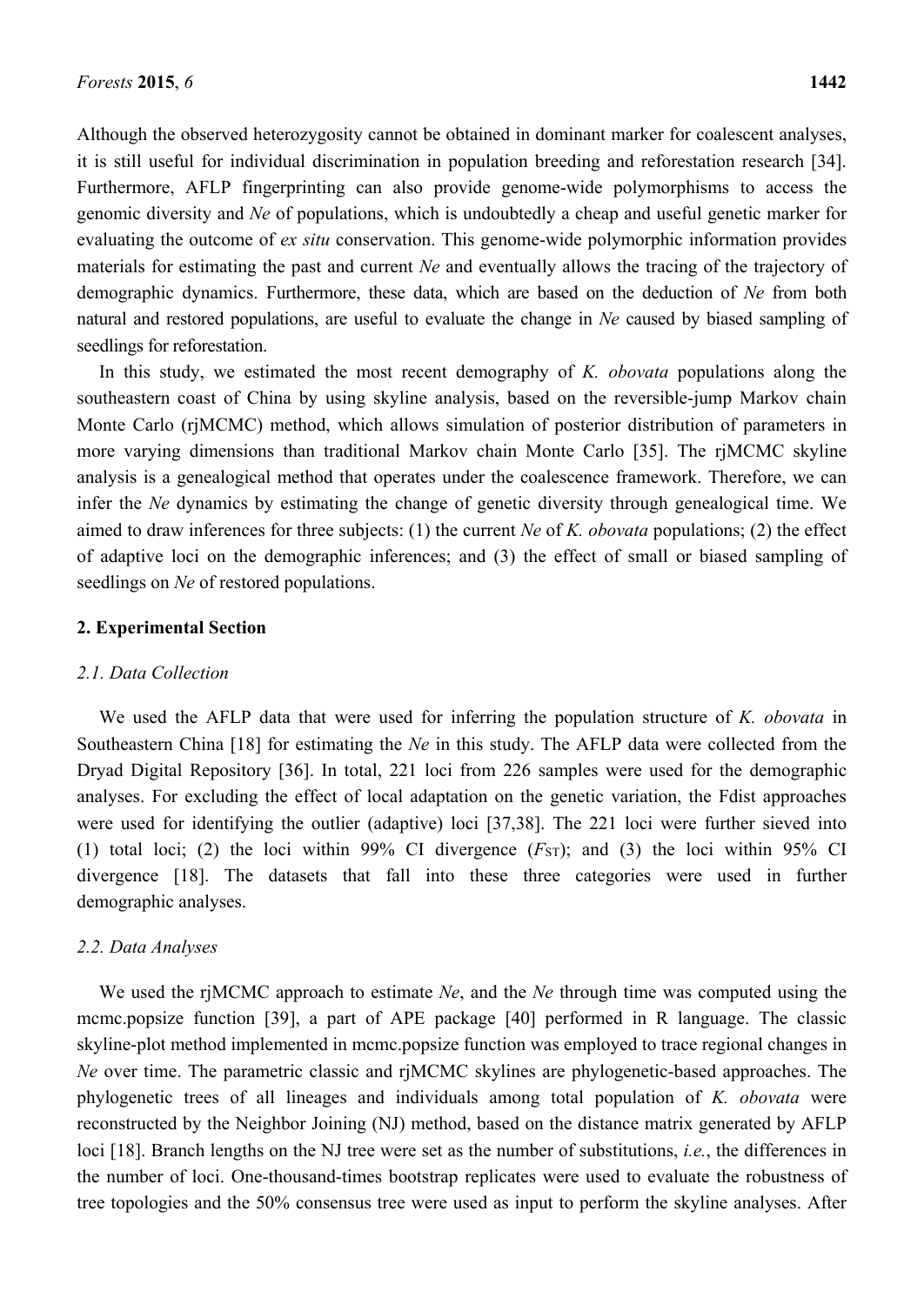the NJ tree being generated, we computed relative divergent times for all branching points using the RelTime method [41]. One-million-steps Markov-chain simulations were performed for the rjMCMC estimation and the first 10,000 steps were dropped as burn-in, with a set thinning factor = 1000. For confirming the accuracy of *Ne* estimates, the NJ trees were generated multiple times by different random seeds and skyline analyses were performed independently. Accuracy of demographic inferences was confirmed from at least three-time convergent results of skyline analyses.

For evaluating the effect of biased sampling for restoration, we randomly resampled individuals of 1/2, 1/3, 1/5, and 1/10 sample sizes from FD population, which is the source population of reforested LG1 and LG2, and equally expanded to 30 samples in each resampling. This resampling simulated the biased sampling of sibling seeds from the same tree. The resampled lineages were then used to perform the skyline analyses, as described above. Accuracy of *Ne* estimates was confirmed by repeating sampling at least three times.

## **3. Results and Discussion**

#### *3.1. Influence of Demographic Inference on Adaptive Loci*

AFLP data from a total of 226 individuals of *K. obovata* were used to estimate their demographic history [18]. However, the AFLP loci results can only provide the presence (dominant) or absence (recessive) of DNA bands, therefore, the deduced time in the skyline plots of *Ne* will only be indicative of the relative coalescent times per unit substitutions. Because the positive selection and balancing selection could cause extremely high and low genetic differentiation between populations, respectively, the positive and negative outlier loci could be taken as the loci responding to, or linked to, the traits under natural selection, *i.e.*, the adaptive loci [37,38]. Adaptive loci would affect the demographic estimation [42]. In contrast, the loci with genetic differentiation within the CI could be taken as the neutral loci. Genetic variation of neutral loci is contributed by stochastic processes (drift) and under the mutation-selectiondrift equilibrium [37,43]. Therefore the neutral loci can accurately measure demographic history by excluding the influence of allele frequency by episodes of local environmental change (*i.e.*, natural selection) [42]. We used two criteria, the 99% CI and the 95% CI to identify the neutral loci. From 221 AFLP loci, 179 loci were extracted under a criterion of 95% confidence interval (CI) and were thought to be neutral [18], and a total of 209 loci were categorized as neutral when the criterion was set to 99% CI. The overall mean distance of total AFLP loci, loci of 99% CI, and loci of 95% CI are 79.38, 75.42, and 64.35, respectively. Neighbor-Joining trees were reconstructed using total loci and neutral loci of 99% CI and 95% CI criteria for the rjMCMC skyline plot analysis (Supplementary Figure S1). If the substitution rate of an AFLP locus was suggested at a value of the order of 10<sup>−</sup><sup>4</sup> per substitution per year *cf.* [44,45], the time can be traced back to approximately 1.796 thousand years ago (kya), 1.804 kya, and 1.797 kya, respectively. If using the substitution rate inferring from long-lived species (about 4 × 10<sup>−</sup><sup>3</sup> per substitution per year, e.g., *Pinus* [46]), the estimated time is approximately 4.490 kya, 4.510 kya, and 4.493 kya, respectively. In other words, we intended to disclose the recent-past demographic history of *K. obovata* population in Southeastern China.

The demographic history of total population of *K. obovata* revealed gradual increase in *Ne* and a rapid rate-shift at the 20~15 substitution-units ago, approximately 0.9~0.675 or 2.22~1.688 kya,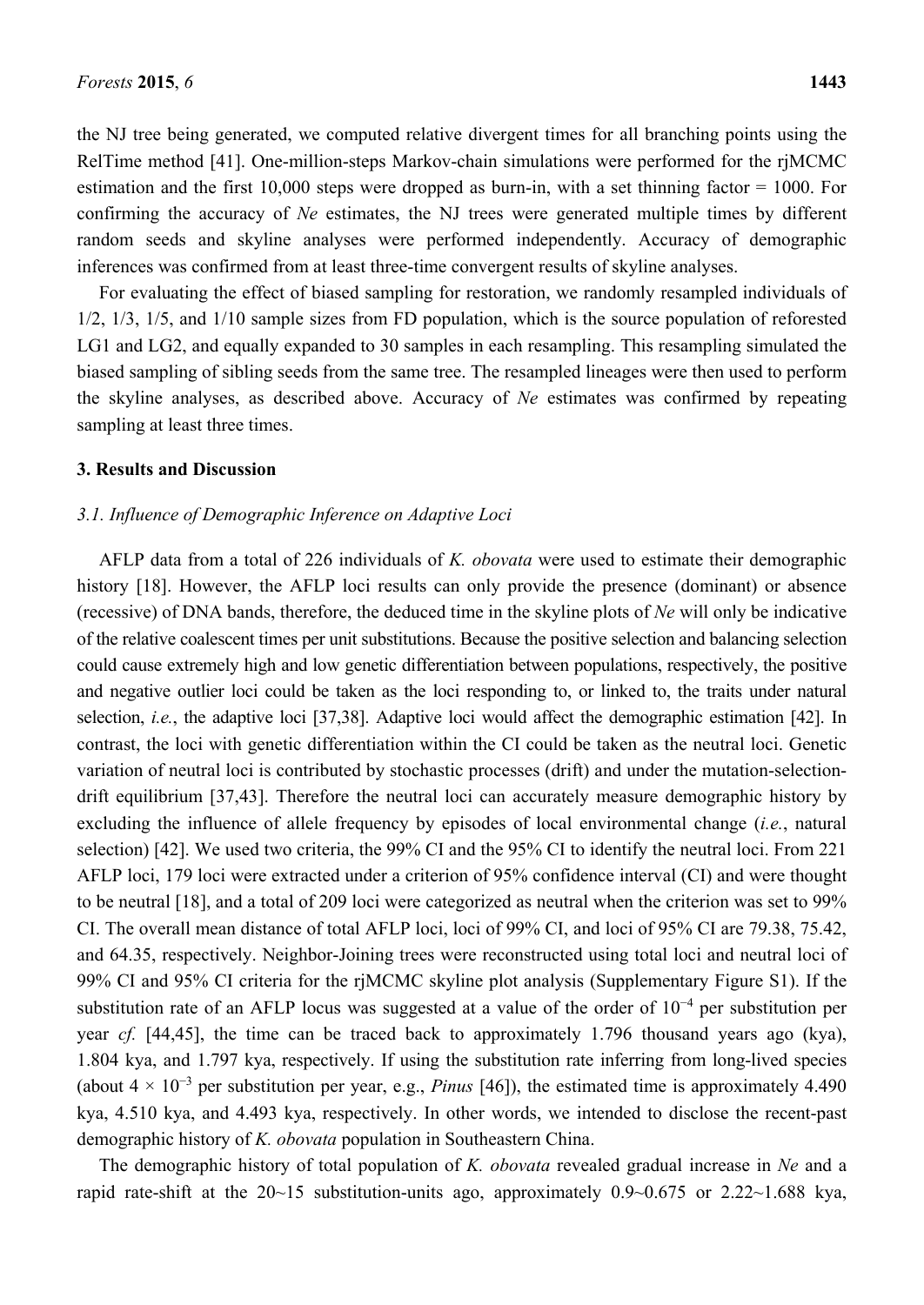estimated by substitution rates of  $10^{-4}$  or  $4 \times 10^{-3}$  per substitution per year, respectively (Figure 2 and Supplementary Figures S2A, S3A and S4A). The rapid-rate-shift events occurred in all populations but at slightly different times (Figure 3). Congruent demographic trends of *K. obovata* populations indicated that the genetic variation of *K. obovata* could be more sensitive to global climate dynamics rather than local environmental changes. For example, the time of rapid growth of *Ne* roughly corresponds to the Medieval Warm Period or Roman Climate-Optimum (estimated by substitution rate  $10^{-4}$  or  $4 \times 10^{-3}$  per substitution per year, respectively) [47–50], in which the Asia was warmer [51]. Slight differences in the time-shift estimation of *Ne* might be caused by the bias of migration effect and substructure in temporal methods [52]. Systematic estimation bias, especially the underestimation of local *Ne* is common when the studied populations were connected by gene flow [52], which could also influence the *Ne* estimation in populations of *K. obovata* with no or low obstructed gene flow [18]. Figure 3 shows identical trends of demographic history from the estimates of three different sets of loci (*i.e.*, total loci, loci of 99% CI, and loci of 95% CI) with slight differences in time units of rapid-rate-shift events. The estimates of *Ne* skylines by loci of 95% CI showed an apparently shorter time to coalesce and relatively recent rapid-rate-shift events in every population than the estimates by total loci and loci of 99% CI, but there were no differences in *Ne* estimated by the three different sets of loci (Figure 3 and Supplementary Figures S2–S4). These estimates indicated a mild effect of adaptive loci on current *Ne* estimation but more interference on the inference of demographic history.



time (past to present in units of substitutions)

**Figure 2.** Demographic skylines of total populations of *K. obovata* in Southeastern China estimated by loci of 95% CI. Dotted lines are the classic skylines; thin and bold lines are the medians and 95% CI of skylines are estimated by rjMCMC method.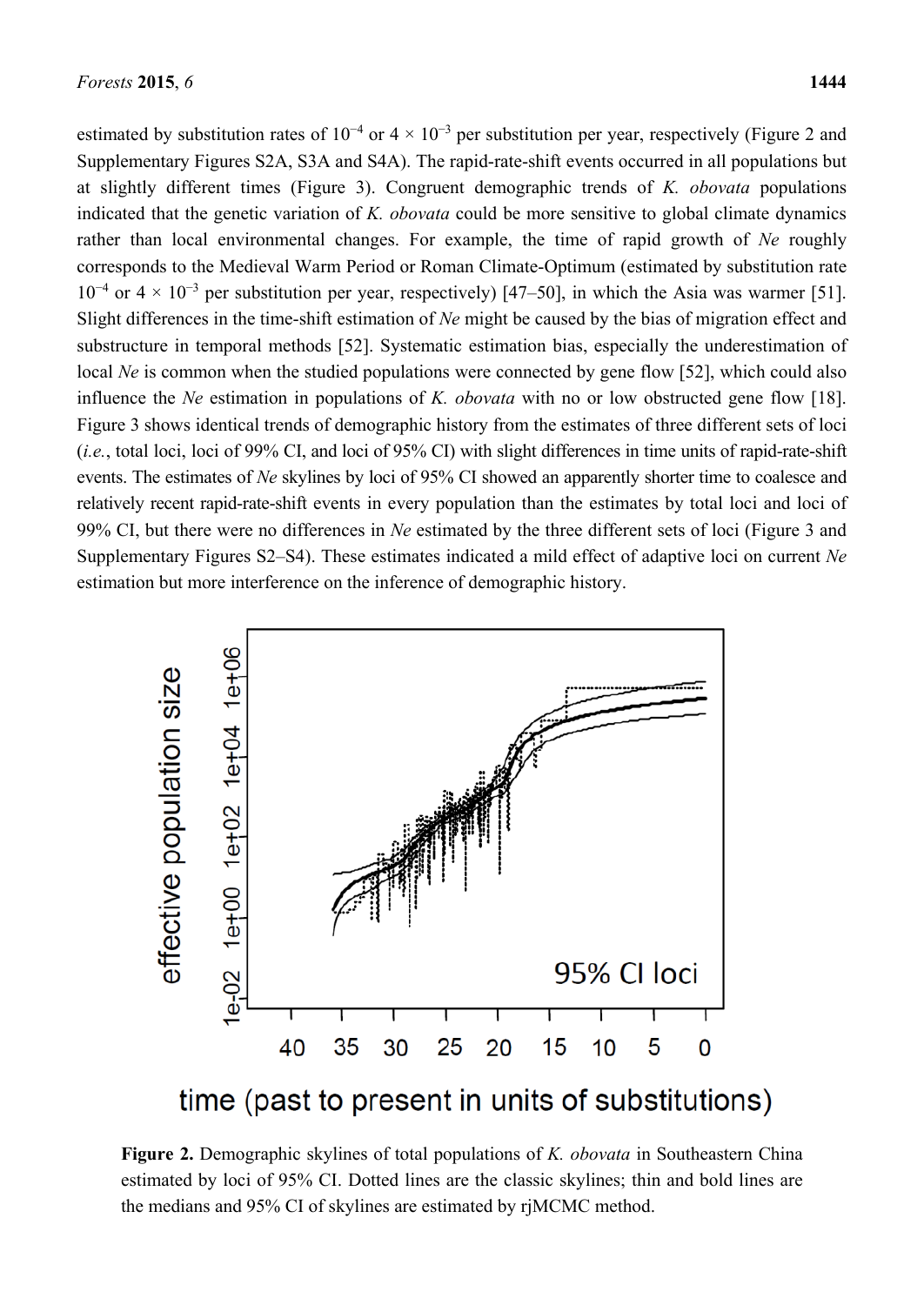

**Figure 3.** The rjMCMC skylines of (**A**) total populations and (**B**–**I**) every single population of *K. obovata* in Southeastern China. Black, red, and blue lines are the estimated median values of total loci, 99% CI loci, and 95% CI loci, respectively.

# *3.2. Current* Ne *of* K. Obovata

#### 3.2.1. *Ne* of Natural Populations

The current *Ne* of total population, estimated by datasets of total AFLP loci and the loci of 99% and 95% CI, are  $2.42 \times 10^5$ ,  $2.29 \times 10^5$ , and  $1.88 \times 10^5$ , respectively; the *Ne* of five natural populations estimated by three different sets of loci ranges between  $2.37 \times 10^3$  (*Ne*JW) ~  $1.47 \times 10^4$  (*Ne*DZG),  $2.59 \times 10^3$  (*Ne<sub>JW</sub>*) ~ 1.50 × 10<sup>4</sup> (*Ne*<sub>DZG</sub>), and 1.79 × 10<sup>3</sup> (*Ne<sub>JW</sub>*) ~ 1.39 × 10<sup>4</sup> (*Ne<sub>FD</sub>*), respectively; the *Ne* of three reforested populations estimated by three different sets of loci ranges between  $3.91 \times 10^3$  $(N_{\text{eYO}}) \sim 4.20 \times 10^3$  (*Ne*<sub>LG2</sub>),  $3.97 \times 10^3$  (*Ne*<sub>LG1</sub>) ~  $6.98 \times 10^3$  (*Ne*<sub>LG2</sub>), and  $2.62 \times 10^3$  (*Ne*<sub>YO</sub>) ~  $8.67 \times 10^3$ (*Ne*LG2), respectively (Table 1 and Supplementary Table S1). The overlapped CI of current *Ne* of all populations estimated by three kinds of datasets showed non-significant differences of *Ne* estimates (Table 1 and Supplementary Table S1), indicating a minor effect of selective pressures on the current *Ne* estimation of *K. obovata*.

The most northern and southern natural populations, FD and DZG, showed larger *Ne* than the other populations. There are two most probable explanations for a population with large *Ne*: (1) maintenance of large amount of ancestral polymorphisms or (2) the melting pot receiving genes from different sources. The DZG was closer to the Northern South China Sea, the location of ancestral populations of several Southeast Asian mangrove species [15,18]. The large *Ne* of DZG is probably due to the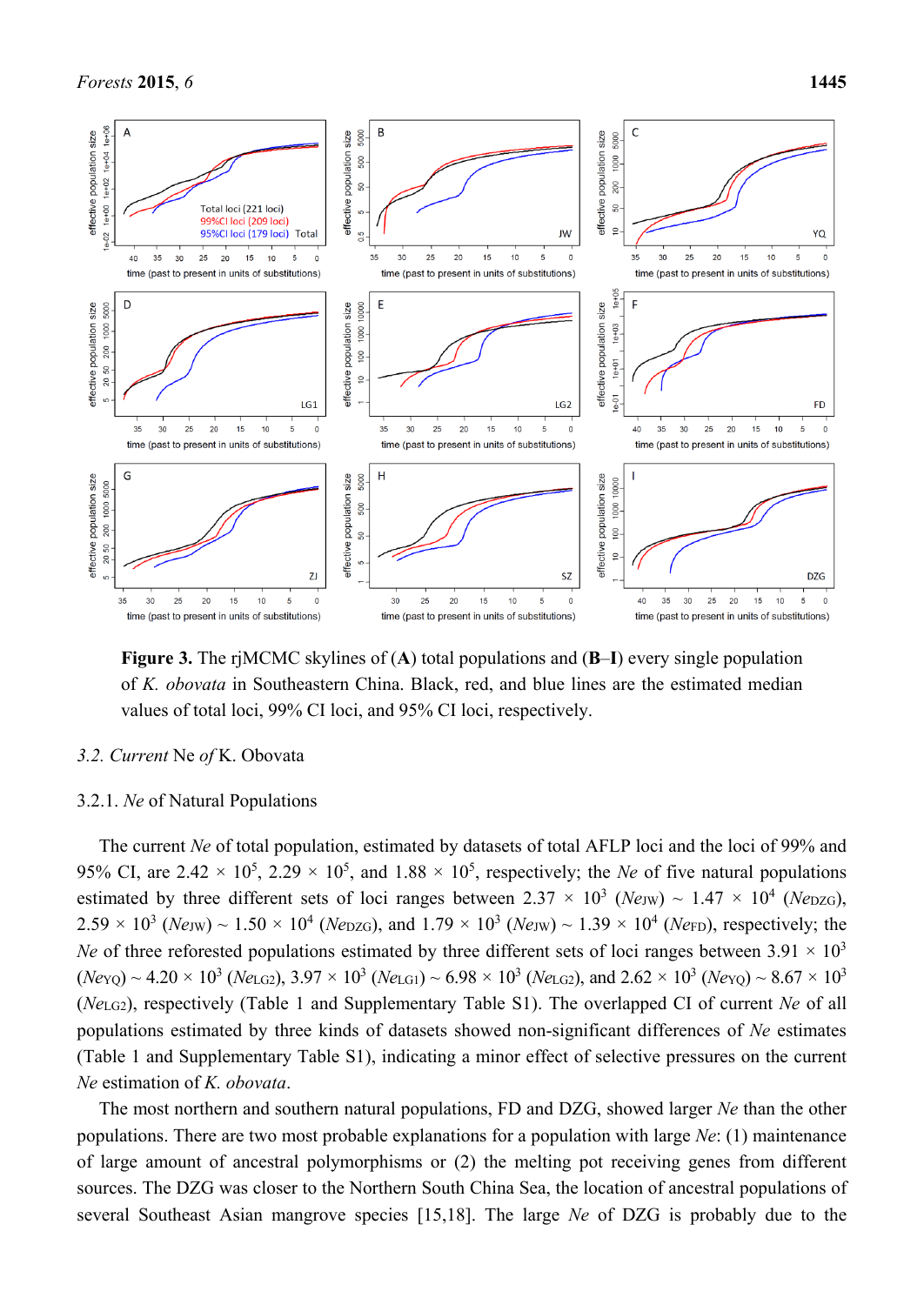preservation of a large amount of ancestral polymorphism. Another high *Ne* population, FD, might be due to the receiving of allochthonous genes or even have different sources from other sampled populations [18]. FD is the most northern natural population on the coast of China, which receives the cool China Coast Current from the East China Sea and the warmer northward South China Sea Current [53], which might bring propagules from different sources, such as the Ryukyus, Northern Taiwan, and the Southern China populations. The Ryukyu archipelagos are closer to FD. Genotypes of Ryukyu populations and the Northern Taiwan population might differ from populations around the Chinese coasts [18]. Gene flow between these populations could be accelerated by complicated ocean currents and seashore currents as well as long-distance dispersed pollinators *cf.* [19,54]. In fact, our previous study has shown that FD possesses a genetic composition different from that of other populations around the China coasts [18]. Additionally, FD has the longer coalescent times (41.08, 38.43, and 34.94 time units, in three different AFLP loci set estimates, respectively) and the earliest time of rapid-rate shift (approximately 25~35 substitution-units ago) than other populations (Figure 4), suggesting early stabilization in *Ne*FD dynamics. If FD has identical sources with other populations around the China coasts, we could predict a similar coalescent history because similar or identical genotypes were sampled to infer demography. However, the other populations around China coasts have later growth-rate shift in *Ne*, suggesting later expansion demographies and different genetic compositions from FD, despite similar trends of increased *Ne* in all populations (Figure 4).

JW and DZG are continental-island populations off Mainland China (Figure 1) but have contrast *Ne* estimates: The DZG has the largest *Ne* while the JW has the smallest *Ne* in all sampled populations (Table 1). In fact, the JW population is a pure-stand mangrove forest and has a very large *Nc*, which might suggest a consequence of rapid expansion of population size. The area of pure-stand forest of *K. obovata* in the Danshuei River estuary, where the JW was located, was 47.62 hectare (ha) and 47.15 ha in 1978 and 1986, respectively, but rapidly expanded to 81.43 ha in 1994 and 103.80 ha in 1998 [55]. The current area of the Danshuei River Mangrove Wetland is approximately 190 ha was proclaimed by the Taiwanese Government [18], which is comprised of the Wazihwei Nature Reserve (30 ha), the Guandu Nature Reserve (55 ha), and the Danshuei River Mangrove Nature Reserve (76.41 ha) [33]. Although the rapid expansion of wetland habitat since 1986 (roughly four-fold areas within 30 years) increased the *NcJW*, genetic variation cannot be accumulated in such a short time to create the corresponding *Ne*JW. Although the *Ne*JW does not increase as quickly as the *Nc*JW, the large area of *K. obovata* pure-stand forest still increased the water conductivity, high nutrient concentrations in water, and complicated microbial ecosystem to enrich the local biodiversity [56]. Protection of wetlands will be helpful for maintaining the complexity of mangrove ecosystem and can protect the biodiversity in estuaries.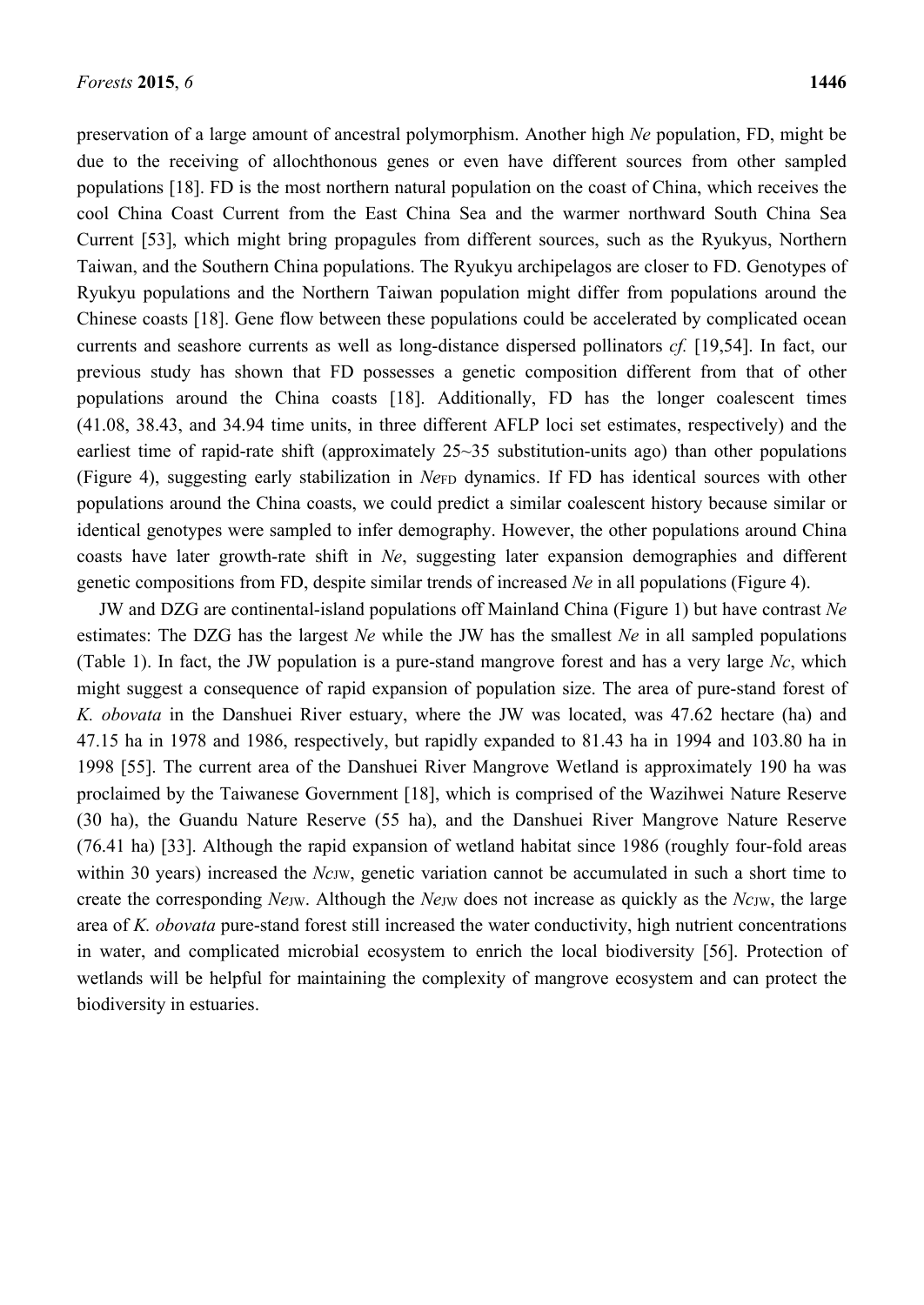**Table 1.** Summary of the current *Ne* of *K. obovata* off Southeastern China estimated by the neutral loci of a criterion of 95% CI.

|        | ALL          | JW       | FD         | ZJ         | SZ       | <b>DZG</b> | YO *     | $\mathbf{L}$ G1 * | $LG2*$     |
|--------|--------------|----------|------------|------------|----------|------------|----------|-------------------|------------|
| Mean   | 188289       | 792      | 13922      | 6284       | 2581     | 9178       | 3094     | 3703              | 10053      |
| Median | 163113       | 1550     | 1847       | 5029       | 2201     | 7818       | 2624     | 3074              | 8666       |
| 95% CI | 65730-437432 | 554-4289 | 3644-37609 | 1273-18864 | 825-6432 | 2009-25295 | 826-8215 | 1105–10259        | 1926–26150 |

\* Reforested populations. YQ was reforested in 1957, sourced from unknown population in Fujian Province; LG1 and LG2 were reforested in 1999 and 2008, respectively, sourced from FD.



**Figure 4.** The *Ne* through-time-plots of the FD population estimated from 30 samples  $(N = 30)$  and the reforested population simulated from  $1/2$   $(N = 15)$ ,  $1/3$   $(N = 10)$ ,  $1/5$   $(N = 6)$ , and  $1/10$  ( $N = 3$ ) sample size of FD. (A) The classic skylines; (B) the medians of rjMCMC skylines; (**C**) the 95% CI of rjMCMC skylines. The rjMCMC skylines estimated from 20% and 10% *Nc* of FD are not shown due to small sample sizes  $(N = 6$  and  $N = 3$ , respectively). Individual simulation plots are shown in Supplementary Figure S5.

#### 3.2.2. *Ne* of Reforested Populations and *Ne* Reduction of Biased Sampling for Restoration

The *Ne* of reforested population YO (*Ne*Y<sub>O</sub>) estimated by total loci and loci of 99% and 95% CI are 4562, 4898, and 3094, respectively; the *Ne*LG1 are 4752, 4480, and 3073 and the *Ne*LG2 are 5597, 7710, and 10053 were estimated by three different dataset (Table 1 and Supplementary Table S1). Because we did not know the exact source of YQ, the comparison of *Ne* was made only for LG1, LG2 and their source population FD. The LG2 reforested in 2008 showed relatively higher *Ne*, which is roughly 40%~70% *Ne* of the source population FD; while the LG1 reforested in 1999 exhibited roughly 20%~30% *Ne* of FD. Greater differences of *Ne* between LG1 and LG2 were obtained when removing adaptive loci (*i.e.*,  $Ne_{\text{LG1}} = 4752$  *vs.*  $Ne_{\text{LG2}} = 5597$  in the estimates of total loci and  $Ne_{\text{LG1}} = 3073$  *vs.*  $Ne_{\text{LG2}}$  = 10053 in the estimates of loci of 95% CI), indicating the bigger effect of drift than natural selection on the *Ne* estimation. The adaptive convergence might shade the differences of *Ne*. Unlike the natural populations, the adaptive loci are likely to more severely affect the *Ne* estimates, especially on LG2, in which roughly two-fold differences were found between 95%-CI-loci estimation (*Ne*LG2 = 10053) and total-loci estimation (*Ne*LG2 = 5597). The severe influence of adaptive loci on larger-*Ne* population (LG2) than small-*Ne* population (LG1) is consistent with a case of sunflowers that the adaptive divergence is positively correlated with the *Ne* of the species with large *Ne* but not of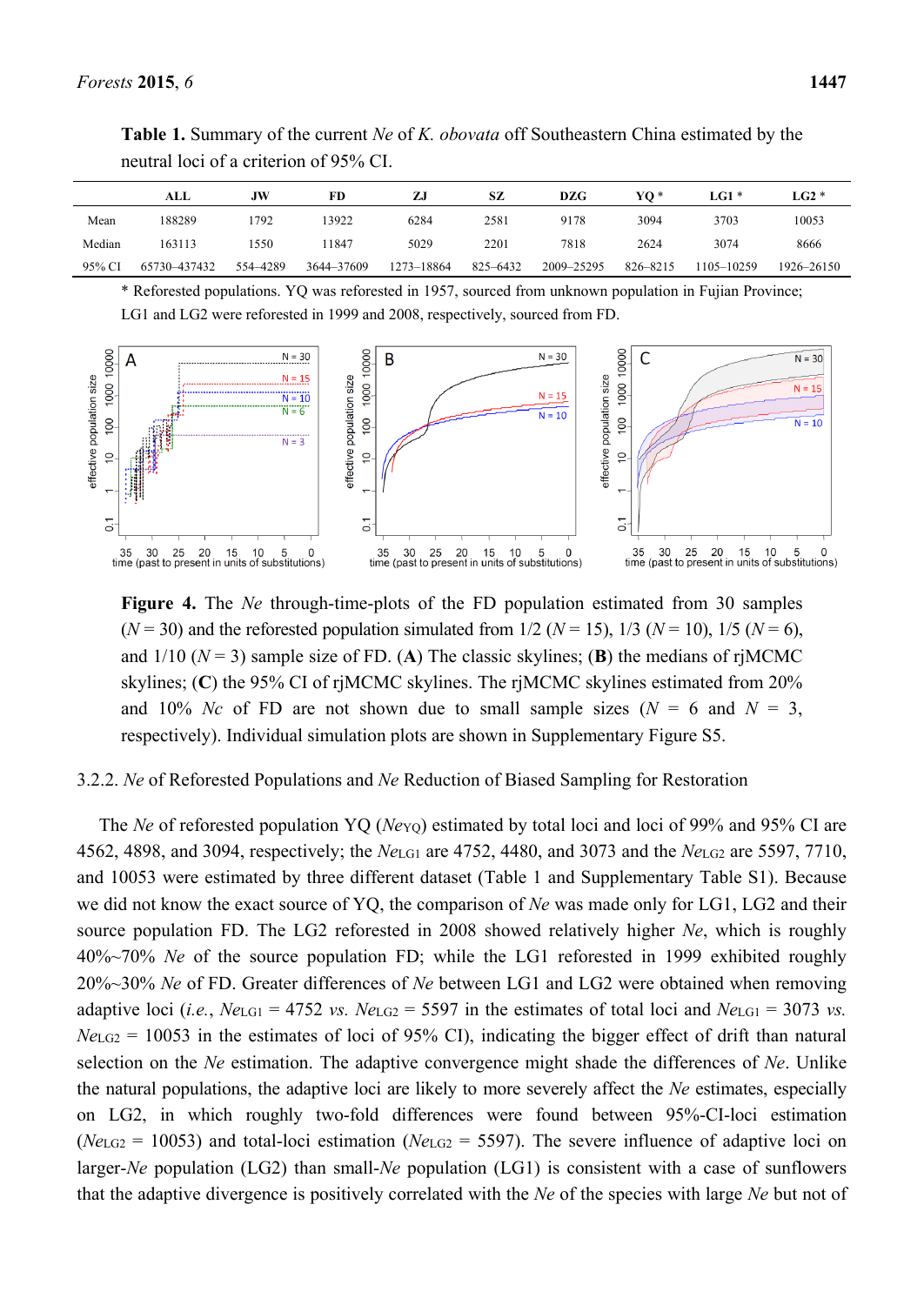the species with small *Ne* [57]. The dramatically different estimates of adaptive divergence on larger-*Ne* population could be due to the easier accumulation of adaptive variations between high-differentiated lineages, which have higher *Ne* estimates [57].

Even after neglecting the effect of the adaptive loci on *Ne* estimation, the *Ne*LG1 and *Ne*LG2 are still smaller than the *Ne*<sub>FD</sub> of source population (Table 1). Therefore, we assume that the reduced *Ne* of the restored population is probably due to the biased sampling of seedlings during reforestation [18]. The artificial propagation for restoring mangroves usually adopts a sampling strategy of collecting propagules from small fractions of mother trees for convenience rather than extensive sampling, which could cause a bottleneck effect and highly susceptible to genetic drift for the next generation [58]. A greenhouse experiment has shown that the genetic diversity of restored population is decided by the number of sources but does not relate to the size of sources [59]. Therefore, for decreasing the risk of reduction of genetic diversity, and to increase the genetic diversity, a proper suggestion for the reforestation of *K. obovata* should be a comprehensive sampling of seedlings [23,59].

For testing the degree of *Ne* reduction of small or biased sampling of seedlings for restoration, simulated populations generated by resampling of 1/2, 1/3, 1/5, and 1/10 sample sizes from FD and equally expanded 30 samples were used to evaluate the reduction of *Ne*. The simulated results showed a dramatic reduction of *Ne* (over 90% reductions) at a resampling of 1/2 sample sizes (*Ne* < 1000, estimated by rjMCMC method), and over 99% reductions of *Ne* at a resampling of 1/10 sample sizes (*Ne* < 100, estimated by classic skyline analyses, the rjMCMC estimation failed because genetic variation is too small) (Figure 4).

It should be noted that the *Ne* reduction could be overestimated because we did not consider the situation that outcrossing would lead different genotypes of resampling. However, this simulation still provides evidence of a dramatic reduction of *Ne* and a decreased genetic diversity of reforested population than that of the source population under incomprehensive sampling of seeds (propagules), which reflects the strong effect of demographic stochasticity on selective breeding [60]. The lost genetic diversity of restored or reforested populations is the next conservation issue, because these populations regenerated by seedlings would be the reservoir of genetic diversity [23,58], but their genetic diversity may gradually been lost because not all seedlings will reach the adult stage [58]. The restored or reforested populations with small *Ne* are at higher risk in inbreeding depression, genetic variability loss, and fixation of new deleterious mutations than that of the source populations [60]. In addition, the genetic diversity of natural populations could also be affected (decreased or replaced) by these artificial forests via gene flow [61,62].

## **4. Conclusions**

In this study, AFLP loci were used to investigate the demographic history of *K. obovata* in the recent-past period of roughly 1.8 kya, during which the population size was gradually increased with a short-span rapid growth of *Ne* inferred by the rjMCMC skyline analysis, and showed a current *Ne* of approximately  $2 \times 10^5$  in total populations, in Southeastern China. The time of rapid growth of *K. obovata* population matched to the Medieval Warm Period and the population dynamics are therefore thought to be mainly affected by global climate changes instead of local environments. Smaller *Ne* of every single population, rather than the total population, suggests that the genotypes are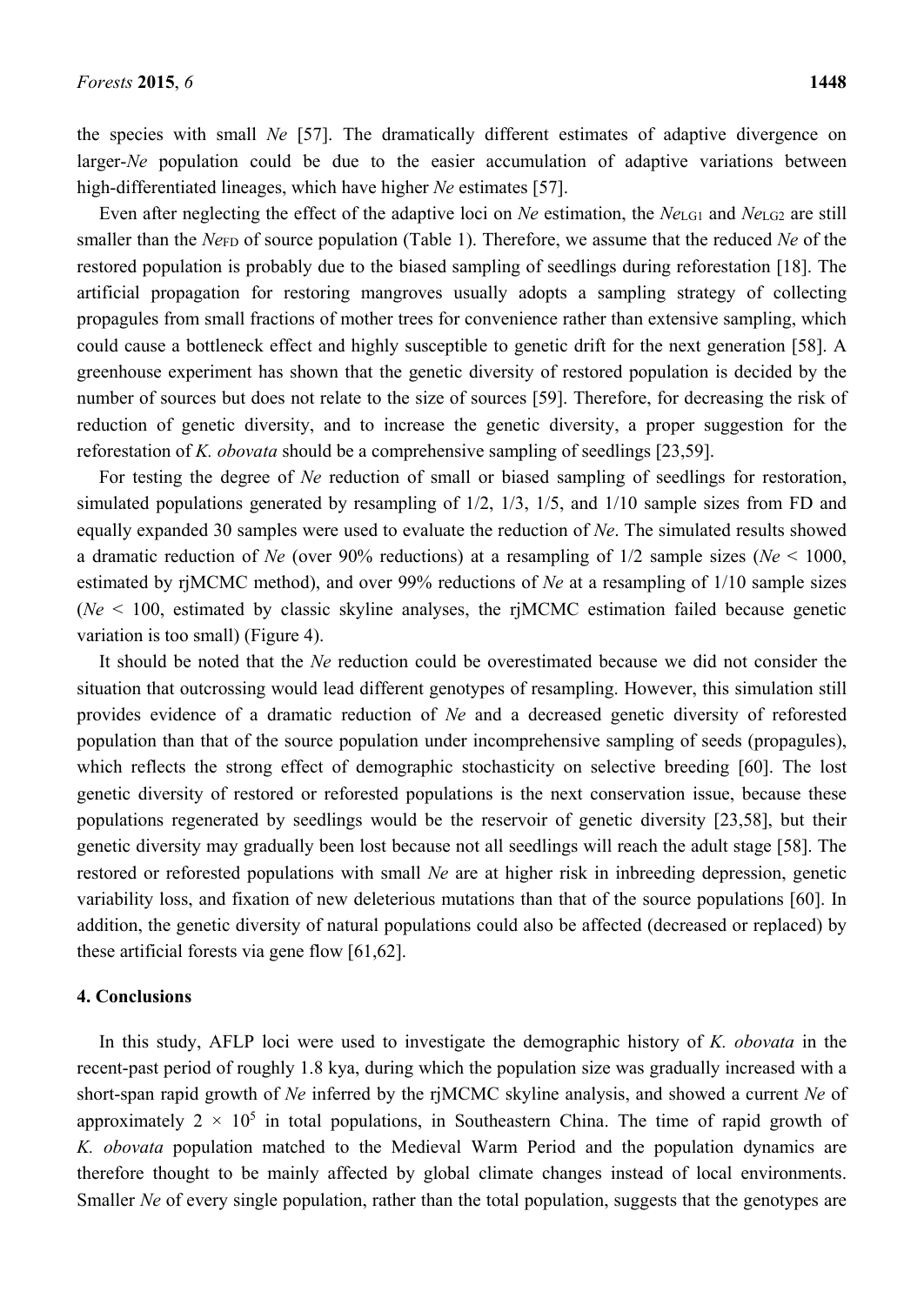not randomly dispersed in every single population, which caused differentiated or structured populations. The southeast and the northeast natural populations, DZG and FD, showed the largest *Ne*, which probably reflect the maintenance of large ancestral polymorphisms in DZG and a melting pot receiving allochthonous genes from other areas in FD. The JW population in Northern Taiwan Island has the smallest *Ne* although it was the largest pure-stand mangrove forest comprised of *K. obovata*. The contrast *Ne* and *Nc* of JW could be due to recent habitat expansion approximately 30 years ago. Relatively small *Ne* was inferred in reforested populations LG1 and LG2 than the natural population of FD. By excluding the effect of natural selection (*i.e.*, removing adaptive loci), the reduction of *Ne* of reforested populations is suggested as a result of small or biased sampling of seedlings from the mother population. A simple *in silico* demographic analysis indicated over 90% and 99% reductions of *Ne* under  $1/2$  and  $1/10$  sampling for reforestation, respectively. This simulation indicates a dramatic decrease of *Ne* of restored populations under small-size sampling from source populations. This study unveiled not only the current status of the *Ne* of *K. obovata*, but also emphasizes the importance of the comprehensive sampling of seeds for the restoration projects.

# **Acknowledgments**

Funds are partially supported by Ministry of Science and Technology, R.O.C (MOST 102-2621-B-003-005-MY3) to Pei-Chun Liao. This article was also subsidized by the National Taiwan Normal University (NTNU), Taiwan.

# **Author Contributions**

Pei-Chun Liao conceived the study. Yu Ruan, Bing-Hong Huang, and Pei-Chun Liao analyzed the data. All authors wrote and approved the manuscript.

# **Conflicts of Interest**

The authors declare no conflict of interest.

# **References**

- 1. Ellstrand, N.C.; Elam, D.R. Population genetic consequences of small population size: Implications for plant conservation. *Annu. Rev. Ecol. Syst.* **1993**, *24*, 217–242.
- 2. Lynch, M.; Lande, R. The critical effective size for a genetically secure population. *Anim.Conserv.* **1998**, *1*, 70–72.
- 3. Franklin, I.R.; Frankham, R. How large must populations be to retain evolutionary potential? *Anim. Conserv.* **1998**, *1*, 69–70.
- 4. Hare, M.P.; Nunney, L.; Schwartz, M.K.; Ruzzante, D.E.; Burford, M.; Waples, R.S.; Ruegg, K.; Palstra, F. Understanding and estimating effective population size for practical application in marine species management. *Conserv. Biol.* **2011**, *25*, 438–449.
- 5. Jamieson, I.G.; Allendorf, F.W. How does the 50/500 rule apply to MVPs? *Trends Ecol. Evol.* **2012**, *27*, 578–584.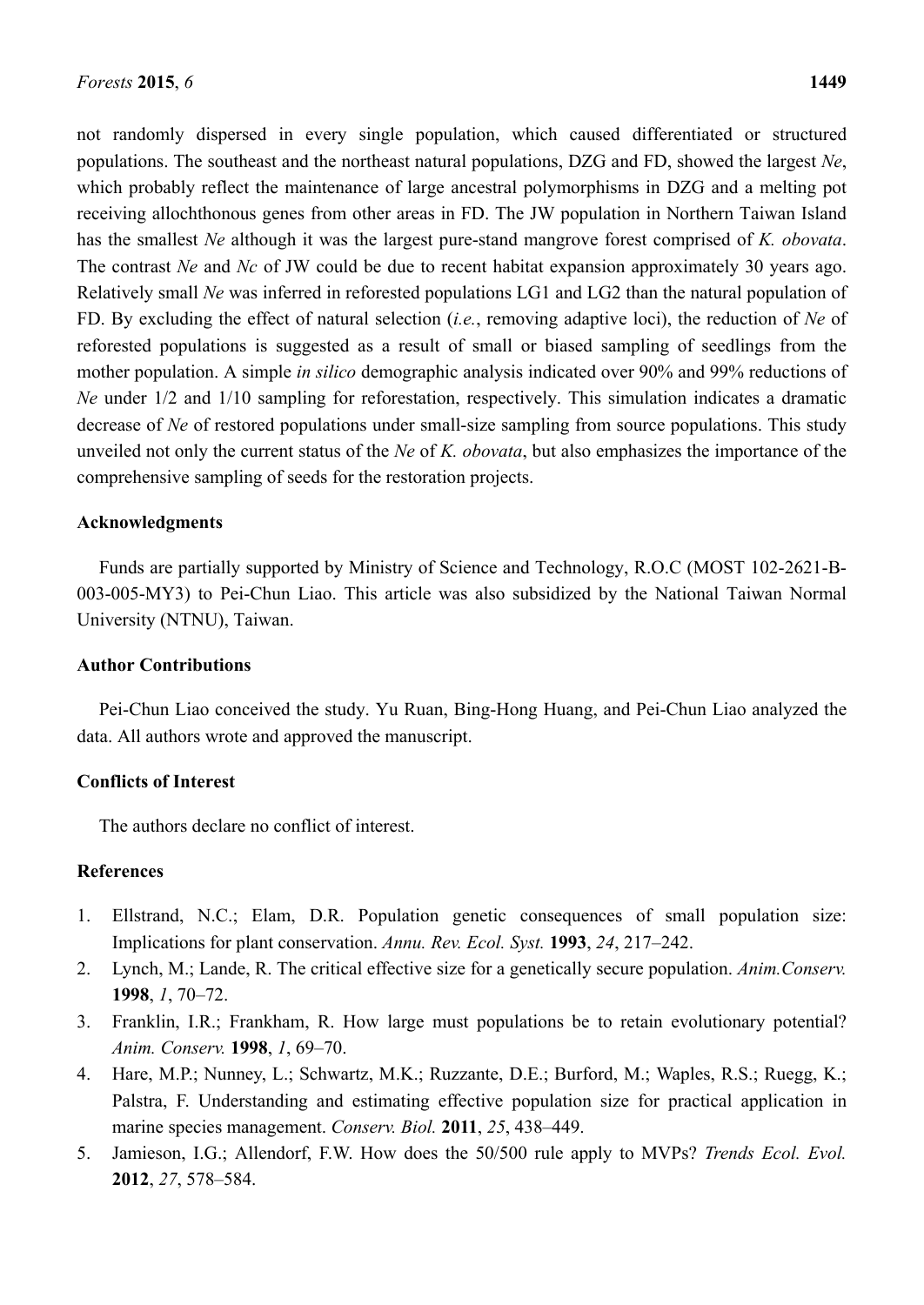- 6. Schoen, D.J.; Brown, A.H.D. Intraspecific variation in population gene diversity and effective population size correlates with the mating system in plants. *Proc. Natl. Acad. Sci. USA* **1991**, *88*, 4494–4497.
- 7. Charlesworth, B. Effective population size and patterns of molecular evolution and variation. *Nat. Rev. Genet.* **2009**, *10*, 195–205.
- 8. Lande, R. Genetics and demography in biological conservation. *Science* **1988**, *241*, 1455–1460.
- 9. Chen, X.Y. Effects of plant density and age on the mating system of *Kandelia candel* Druce (Rhizophoraceae), a viviparous mangrove species. *Hydrobiologia* **2000**, *432*, 189–193.
- 10. Nagelkerken, I.; Blaber, S.J.M.; Bouillon, S.; Green, P.; Haywood, M.; Kirton, L.G.; Meynecke, J.O.; Pawlik, J.; Penrose, H.M.; Sasekumar, A.; Somerfield, P.J. The habitat function of mangroves for terrestrial and marine fauna: A review. *Aquat. Bot.* **2008**, *89*, 155–185.
- 11. Lewis, R.R.; Gilmore, R.G. Important considerations to achieve successful mangrove forest restoration with optimum fish habitat. *Bull. Mar. Sci.* **2007**, *80*, 823–837.
- 12. Kathiresan, K.; Bingham, B.L. Biology of mangroves and mangrove ecosystems. *Adv. Mar. Biol.* **2001**, *40*, 81–251.
- 13. Lee, S.Y. Tropical mangrove ecology: Physical and biotic factors influencing ecosystem structure and function. *Aust. J. Ecol.* **1999**, *24*, 355–366.
- 14. Feller, I.C.; Lovelock, C.E.; Berger, U.; McKee, K.L.; Joye, S.B.; Ball, M.C. Biocomplexity in mangrove ecosystems. *Annu. Rev. Mar. Sci.* **2010**, *2*, 395–417.
- 15. Liao, P.C.; Hwang, S.Y.; Huang, S.; Chiang, Y.C.; Wang, J.C. Contrasting demographic patterns of *Ceriops tagal* (Rhizophoraceae) populations in the South China Sea. *Aust. J. Bot.* **2011**, *59*, 523–532.
- 16. Liao, P.C.; Chiang, Y.C.; Huang, S.; Wang, J.C. Gene flow of *Ceriops tagal* (Rhizophoraceae) across the Kra Isthmus in the Thai-Malay Peninsula. *Bot. Stud.* **2009**, *50*, 193–204.
- 17. Liao, P.C.; Havanond, S.; Huang, S. Phylogeography of *Ceriops tagal* (Rhizophoraceae) in Southeast Asia: The land barrier of the Malay Peninsula has caused population differentiation between the Indian Ocean and South China Sea. *Conserv. Genet.* **2007**, *8*, 89–98.
- 18. Ruan, Y.; Huang, B.H.; Lai, S.J.; Wan, Y.T.; Li, J.Q.; Huang, S.; Liao, P.C. Population genetic structure, local adaptation, and conservation genetics of *Kandelia obovata*. *Tree Genet. Genomes* **2013**, *9*, 913–925.
- 19. Geng, Q.F.; Lian, C.L.; Goto, S.; Tao, J.M.; Kimura, M.; Islam, M.D. S.; Hogetsu, T. Mating system, pollen and propagule dispersal, and spatial genetic structure in a high-density population of the mangrove tree *Kandelia candel*. *Mol. Ecol.* **2008**, *17*, 4724–4739.
- 20. Wang, J.L. Inbreeding coefficient and effective size for an X-linked locus in nonrandom mating populations. *Heredity* **1996**, *76*, 569–577.
- 21. Kimura, M.; Maruyama, T. Pattern of neutral polymorphism in a geographically structured population. *Genet. Res.* **1971**, *18*, 125–131.
- 22. Caballero, A.; Hill, W.G. Effective size of nonrandom mating populations. *Genetics* **1992**, *130*, 909–916.
- 23. Broadhurst, L.M.; Lowe, A.; Coates, D.J.; Cunningham, S.A.; McDonald, M.; Vesk, P.A.; Yates, C. Seed supply for broadscale restoration: Maximizing evolutionary potential. *Evol. Appl.* **2008**, *1*, 587–597.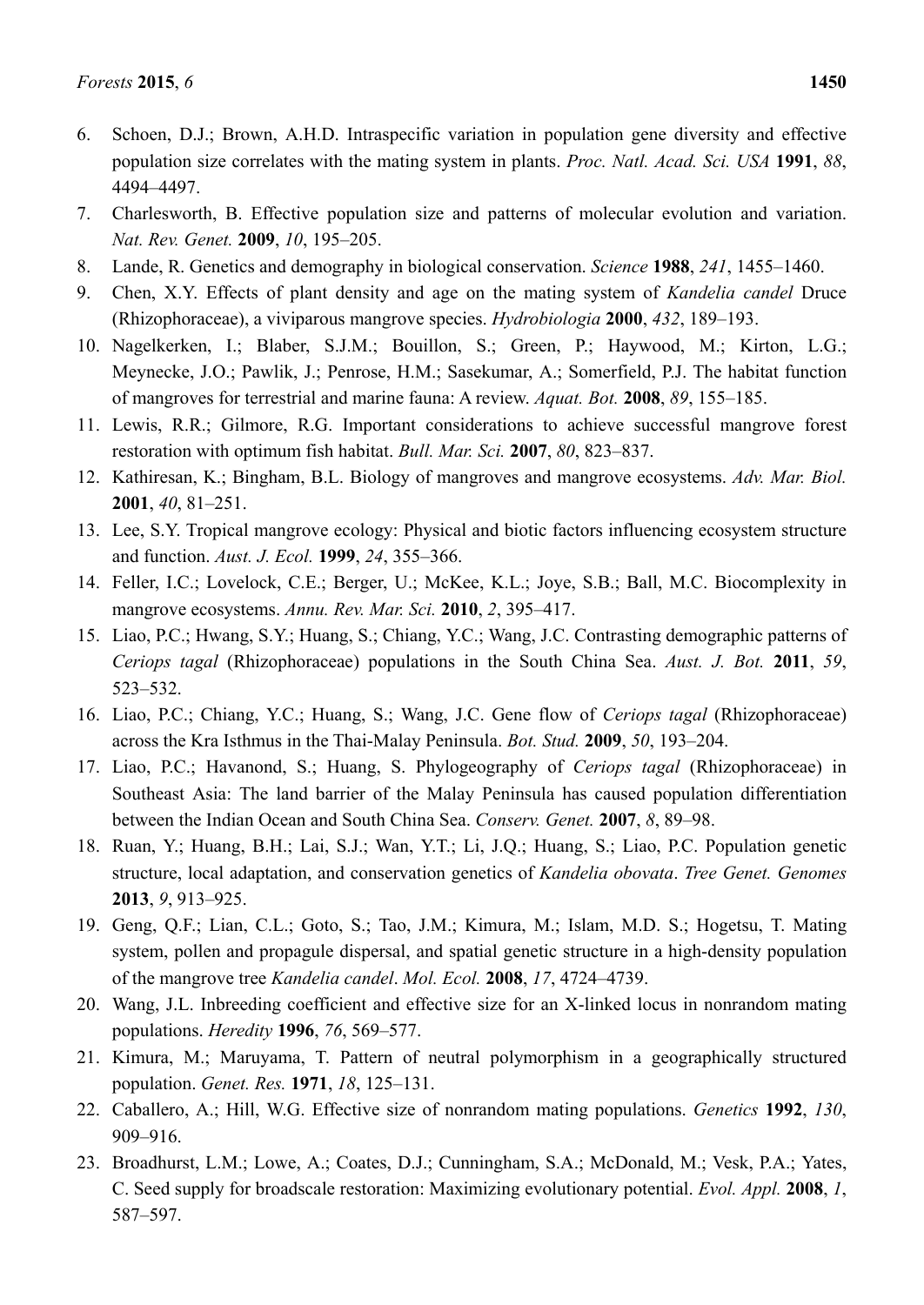- 24. Rogers, A.R.; Harpending, H. Population growth makes waves in the distribution of pairwise genetic differences. *Mol. Biol. Evol.* **1992**, *9*, 552–569.
- 25. Watterson, G.A. On the number of segregating sites in genetical models without recombination. *Theor. Popul. Biol.* **1975**, *7*, 256–276.
- 26. Ho, S.Y. W.; Shapiro, B. Skyline-plot methods for estimating demographic history from nucleotide sequences. *Mol. Ecol. Resour.* **2011**, *11*, 423–434.
- 27. Light, J.E.; Hafner, J.C.; Upham, N.S.; Reddington, E. Conservation genetics of kangaroo mice, Genus *Microdipodops*. *J. Mamm. Evol.* **2013**, *20*, 129–146.
- 28. Bernard, A.M.; Shivji, M.S.; Prince, E.D.; Hazin, F.H. V.; Arocha, F.; Domingo, A.; Feldheim, K.A. Comparative population genetics and evolutionary history of two commonly misidentified billfishes of management and conservation concern. *BMC Genet.* **2014**, *15*, 141.
- 29. Garrick, R.C.; Kajdacsi, B.; Russello, M.A.; Benavides, E.; Hyseni, C.; Gibbs, J.P.; Tapia, W.; Caccone, A. Naturally rare *versus* newly rare: Demographic inferences on two timescales inform conservation of Galapagos giant tortoises. *Ecol. Evol.* **2015**, *5*, 676–694.
- 30. Chiang, T.Y.; Chiang, Y.C.; Chen, Y.J.; Chou, C.H.; Havanond, S.; Hong, T.N.; Huang, S. Phylogeography of *Kandelia candel* in East Asiatic mangroves based on nucleotide variation of chloroplast and mitochondrial DNAs. *Mol. Ecol.* **2001**, *10*, 2697–2710.
- 31. Chen, S.B.; Ding, W.Y.; Qiu, J.B.; Wang, G.Y.; Zhou, Z.M.; Chen, J.F.; Ai, W.M.; Wang, C.Y.; Xie, Q.L. The genetic diversity of the mangrove *Kandelia obovata* in China revealed by ISSR analysis. *Pak. J. Bot.* **2010**, *42*, 3755–3764.
- 32. Islam, M.S.; Lian, C.L.; Kameyama, N.; Hogetsu, T. Analyses of genetic population structure of two ecologically important mangrove tree species, *Bruguiera gymnorrhiza* and *Kandelia obovata* from different river basins of Iriomote Island of the Ryukyu Archipelago, Japan. *Tree Genet. Genomes* **2012**, *8*, 1247–1260.
- 33. Forestry Bureau, COA. Taiwan, Nature Conservation. Available online: http://conservation. forest.gov.tw/ (accessed on 26 March 2015).
- 34. Varshney, R.K.; Chabane, K.; Hendre, P.S.; Aggarwal, R.K.; Graner, A. Comparative assessment of EST-SSR, EST-SNP and AFLP markers for evaluation of genetic diversity and conservation of genetic resources using wild, cultivated and elite barleys. *Plant Sci.* **2007**, *173*, 638–649.
- 35. Ho, S.Y.; Shapiro, B. Skyline-plot methods for estimating demographic history from nucleotide sequences. *Mol. Ecol. Resour.* **2011**, *11*, 423–434.
- 36. AFLP loci, Dryad Digital Repository. Available online: http://dx.doi.org/10.5061/dryad.pb3tr (accessed on 23 April 2015).
- 37. Excoffier, L.; Hofer, T.; Foll, M. Detecting loci under selection in a hierarchically structured population. *Heredity* **2009**, *103*, 285–298.
- 38. Beaumont, M.A.; Balding, D.J. Identifying adaptive genetic divergence among populations from genome scans. *Mol. Ecol.* **2004**, *13*, 969–980.
- 39. Opgen-Rhein, R.; Fahrmeir, L.; Strimmer, K. Inference of demographic history from genealogical trees using reversible jump Markov chain Monte Carlo. *BMC Evol. Biol.* **2005**, *5*, 6.
- 40. Paradis, E.; Claude, J.; Strimmer, K. APE: Analyses of phylogenetics and evolution in R language. *Bioinformatics* **2004**, *20*, 289–290.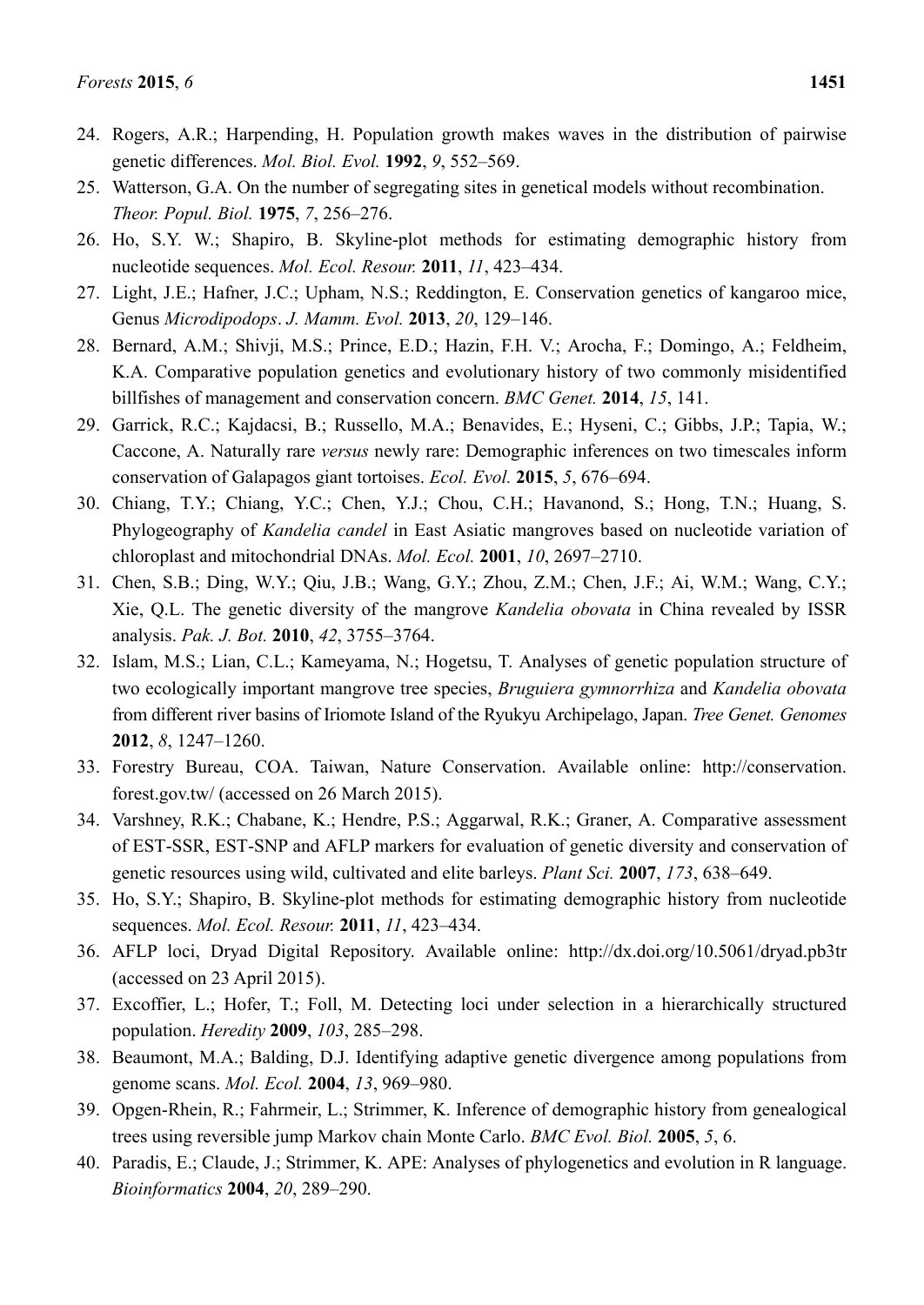- 41. Tamura, K.; Battistuzzi, F.U.; Billing-Ross, P.; Murillo, O.; Filipski, A.; Kumar, S. Estimating divergence times in large molecular phylogenies. *Proc. Natl. Acad. Sci. USA.* **2012**, *109*, 19333–19338.
- 42. Wu, Q.; Zheng, P.P.; Hu, Y.B.; Wei, F.W. Genome-scale analysis of demographic history and adaptive selection. *Protein Cell* **2014**, *5*, 99–112.
- 43. Storz, J.F.; Wheat, C.W. Integrating evolutionary and functional approaches to infer adaptation at specific loci. *Evolution* **2010**, *64*, 2489–2509.
- 44. Campbell, D.; Bernatchez, L. Generic scan using AFLP markers as a means to assess the role of directional selection in the divergence of sympatric whitefish ecotypes. *Mol. Biol. Evol.* **2004**, *21*, 945–956.
- 45. Tero, N.; Aspi, J.; Siikamaki, P.; Jakalaniemi, A.; Tuomi, J. Genetic structure and gene flow in a metapopulation of an endangered plant species, *Silene tatarica*. *Mol. Ecol.* **2003**, *12*, 2073–2085.
- 46. Kuchma, O.; Vornam, B.; Finkeldey, R. Mutation rates in Scots pine (*Pinus sylvestris* L.) from the Chernobyl exclusion zone evaluated with amplified fragment-length polymorphisms (AFLPs) and microsatellite markers. *Mutat. Res. Genet. Toxicol. Environ.* **2011**, *725*, 29–35.
- 47. Dansgaard, W. Greenland Ice Core Studies. *Palaeogeogr. Palaeocl.* **1985**, *50*, 185–187.
- 48. Mann, M.E.; Zhang, Z.H.; Rutherford, S.; Bradley, R.S.; Hughes, M.K.; Shindell, D.; Ammann, C.; Faluvegi, G.; Ni, F.B. Global signatures and dynamical origins of the Little Ice Age and Medieval Climate Anomaly. *Science* **2009**, *326*, 1256–1260.
- 49. Loehle, C. A 2000-year global temperature reconstruction based on non-tree ring proxies. *Energy Environ.* **2007**, *18*, 1049–1058.
- 50. Loehle, C.; McCulloch, J.H. Correction to: A 2000-year global temperature reconstruction based on non-tree ring proxies. *Energy Environ.* **2008**, *19*, 93–100.
- 51. Yamada, K.; Kamite, M.; Saito-Kato, M.; Okuno, M.; Shinozuka, Y.; Yasuda, Y. Late Holocene monsoonal-climate change inferred from Lakes Ni-no-Megata and San-no-Megata, northeastern Japan. *Quat. Int.* **2010**, *220*, 122–132.
- 52. Ryman, N.; Allendorf, F.W.; Jorde, P.E.; Laikre, L.; Hossjer, O. Samples from subdivided populations yield biased estimates of effective size that overestimate the rate of loss of genetic variation. *Mol. Ecol. Resour.* **2014**, *14*, 87–99.
- 53. Jan, S.; Wang, J.; Chern, C.S.; Chao, S.Y. Seasonal variation of the circulation in the Taiwan Strait. *J. Mar. Syst.* **2002**, *35*, 249–268.
- 54. Sun, M.; Wong, K.C.; Lee, J.S.Y. Reproductive biology and population genetic structure of *Kandelia candel* (Rhizophoraceae), a viviparous mangrove species. *Am. J. Bot.* **1998**, *85*, 1631–1637.
- 55. Lee, C.-T. Changes of mangrove (*Kandelia candel* (L.) Druce) distribution in Tanshui estuary. *Hwa Kang Geogr. J.* **2003**, *16*, 59–69.
- 56. Liao, P.C.; Huang, B.H.; Huang, S. Microbial community composition of the Danshui river estuary of northern Taiwan and the practicality of the phylogenetic method in microbial barcoding. *Microb. Ecol.* **2007**, *54*, 497–507.
- 57. Strasburg, J.L.; Kane, N.C.; Raduski, A.R.; Bonin, A.; Michelmore, R.; Rieseberg, L.H. Effective population size is positively correlated with levels of adaptive divergence among annual sunflowers. *Mol. Biol. Evol.* **2011**, *28*, 1569–1580.